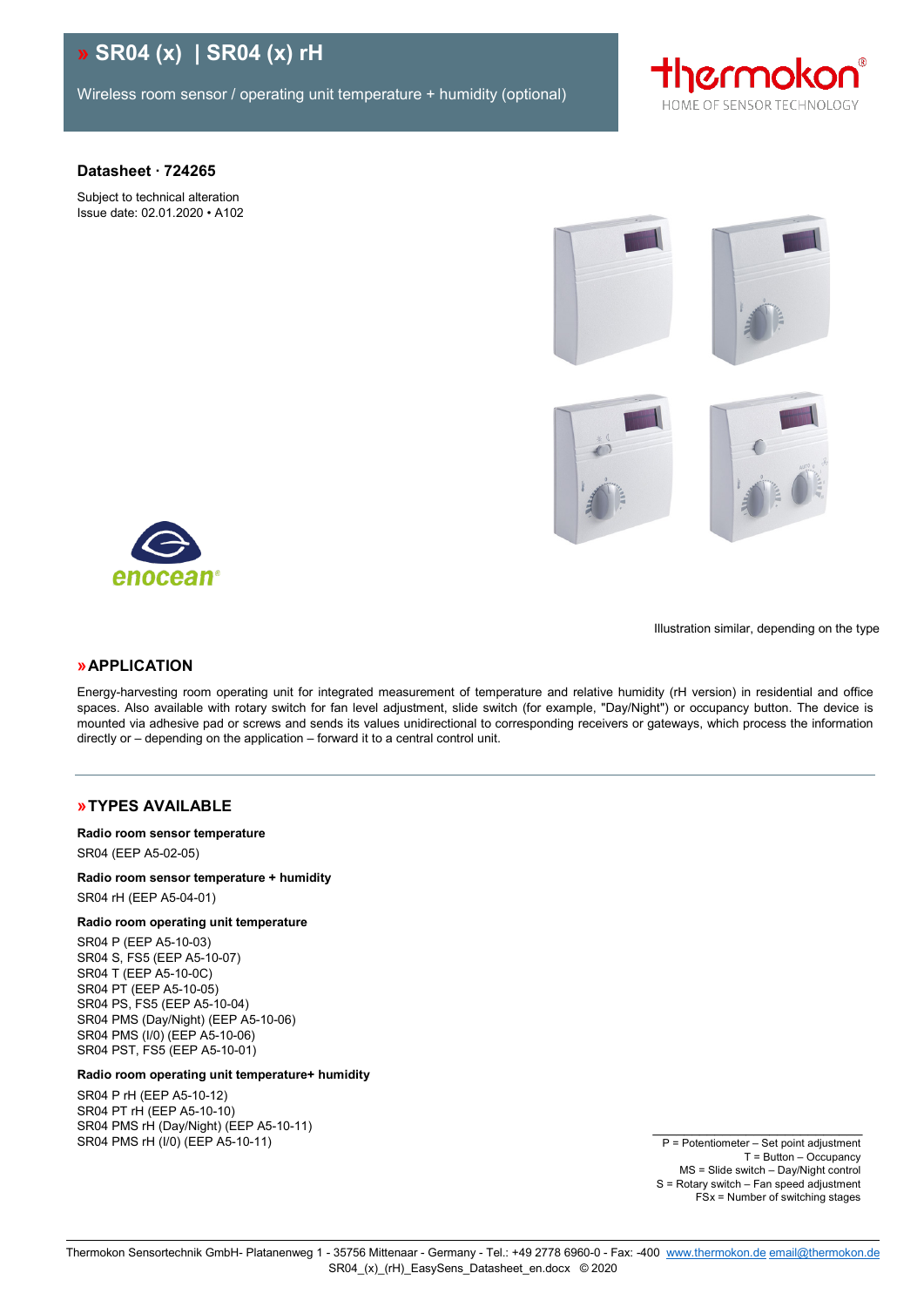## **»TYPES AVAILABLE**



### **»SECURITY ADVICE – CAUTION**



The installation and assembly of electrical equipment should only be performed by authorized personnel.

The product should only be used for the intended application. Unauthorised modifications are prohibited! The product must not be used in relation with any equipment that in case of a failure may threaten, directly or indirectly, human health or life or result in danger to human beings, animals or assets. Ensure all power is disconnected before installing. Do not connect to live/operating equipment.

Please comply with

- Local laws, health & safety regulations, technical standards and regulations
- Condition of the device at the time of installation, to ensure safe installation
- This data sheet and installation manual

### **»NOTES ON DISPOSAL**



As a component of a large-scale fixed installation, Thermokon products are intended to be used permanently as part of a building or a structure at a pre-defined and dedicated location, hence the Waste Electrical and Electronic Act (WEEE) is not applicable. However, most of the products may contain valuable materials that should be recycled and not disposed of as domestic waste. Please note the relevant regulations for local disposal.

### <span id="page-1-0"></span>**»GUIDELINES FOR DEVICES WITH SOLAR ENERGY STORAGE**

Due to the energy-optimized EnOcean radio technology used in "EasySens®" wireless sensors, the devices can work without batteries and selfcharge themselves using electric energy generated by integrated solar cells. This makes the devices almost maintenance free and environmentally sound due to not having to replace batteries.

For optimum use, the device should be mounted in a location with sufficient ambient brightness. Minimum illumination of 200 lx (artificial light or ambient) is required for at least 3 to 4 hours each day. (The health and safety regulations at work require a minimum illumination of 500 lx for office workplaces).

The solar cell should be mounted facing towards the window direction if possible. If the device has a temperature sensor, then even periodic direct sun radiation should be avoided due to incorrect false temperature readings.

The mounting position should be selected so that the device will not be obstructed in the future: for example by placement areas, additional furniture or roll-fronted cupboards.

The sensor is supplied in an operational state. If the sensor has been stored in darkness for longer periods, the internal solar energy storage will most likely need to be recharged. This would normally happen automatically during commissioning or during initial start up in ambient light. If the initial charge is not sufficient, the sensor will reach its full operating state up to 3 to 4 days, if the requirements for minimum illumination per day are met. The sensor will then transmit continuously in darkness as specified f (2/3 days on factory default telegram timing). Depending on the application it is also possible for the devices to operate in darker rooms (with brightness <100 lx) by using the battery back-up option. Batteries to be used are listed in accessories.

The operating time when using batteries will depend on the transmission frequency as well as the component aging and the self-discharge of the battery. Standard operating time will be 5-10 years on factory default telegram timing. Changing of the device from solar to battery operation is done automatically by simply adding a battery to the device.

### **»APPLICATION NOTICE FOR HUMIDITY SENSORS**

**Refrain from touching the sensitive humidity sensor/element. Touching the sensitive surface will void warranty.**

For standard environmental conditions re-calibration is recommended once a year to maintain the specified accuracy.

When exposed to high ambient temperature and/or high levels of humidity or presence of aggressive gases (i.e. chlorine, ozone, ammonia) the sensor element may be affected and re-calibration may be required sooner than specified. Re-calibration and deterioration of the humidity sensor due to environmental conditions are not subject of the general warranty.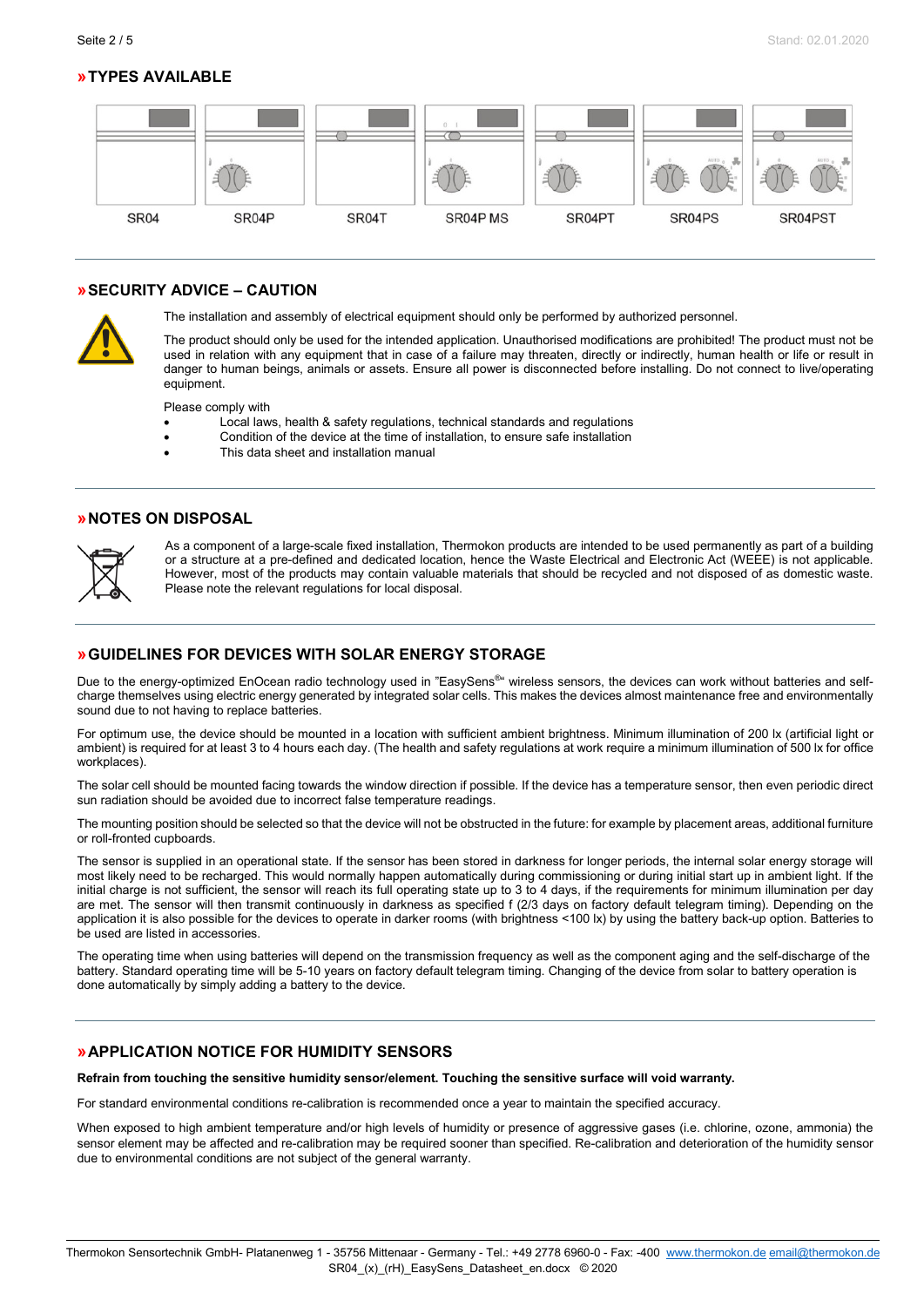### **»REMARKS TO ROOM SENSORS**

#### **Location and Accuracy of Room Sensors**

The room sensor should be mounted in a suitable location for measuring accurate room temperature. The accuracy of the temperature measurement also depends directly on the temperature dynamics of the wall. It is important, that the back plate is completely flush to the wall so that there is sufficient circulation of air through the vents in the cover, otherwise, deviations in temperature measurement will occur due to uncontrolled air circulation. The temperature sensor should not be covered by furniture or other objects. Mounting next to doors (due to draught) or windows (due to colder outside wall) should be avoided.

The measuring result is influenced by the thermal characteristics of the wall. A solid concrete wall responds to thermal fluctuations within a room in a much slower than a light-weight structure wall. Room temperature sensors installed in flush-mounted boxes have a longer response time to thermal variations. In extreme cases they detect the radiant heat of the wall even if the air temperature in the room is lower for example. The quicker the dynamics of the wall (temperature acceptance of the wall) or the longer the selected inquiry interval of the temperature sensor is the smaller the deviations limited in time are.

### **»PRODUCT TESTING AND CERTIFICATION**

**Declaration of conformity**  $\mathcal C\mathcal F$ 

The declaration of conformity of the products can be found on our websit[e https://www.thermokon.de/.](https://www.thermokon.de/downloadcenter/)

| » TECHNICAL DATA |  |
|------------------|--|
|------------------|--|

| <b>Measuring values</b><br>(optional)            | temperature + relative humidity                                                                                                                                                                          |
|--------------------------------------------------|----------------------------------------------------------------------------------------------------------------------------------------------------------------------------------------------------------|
| <b>Radio technology</b>                          | EnOcean (IEC 14543-3-10)                                                                                                                                                                                 |
| <b>Frequency</b>                                 | 868 MHz, optional 928 MHz                                                                                                                                                                                |
| <b>Power supply</b>                              | solar cell, internal super cap, maintenance free, optional: backup battery LS14250                                                                                                                       |
| <b>Measuring range temp</b><br>(optional)        | $0.+40 °C$                                                                                                                                                                                               |
| <b>Measuring range humidity</b><br>(optional)    | 0100% rH non-condensing                                                                                                                                                                                  |
| <b>Accuracy temperature</b>                      | $\pm 0.4$ K (typ. at 21 °C)                                                                                                                                                                              |
| <b>Accuracy humidity</b><br>(optional)           | $\pm 5\%$ between 3070% rH (typ. at 21 °C)                                                                                                                                                               |
| <b>Measuring interval</b>                        | WakeUp time = 100 sec. (default)                                                                                                                                                                         |
| <b>Transmission interval</b><br>(type-dependent) | immediately by keystroke or slide switch, by actuating the rotary switch after 3 seconds, every 100 sec.<br>at change >0,3 K or >5° angle of rotation (Set point), or >1,6% rH otherwise every 1000 sec. |
| Set point (P)<br>(optional)                      | potentiometer, for set point adjustment                                                                                                                                                                  |
| Slide switch (MS)<br>(optional)                  | 0/I, Day/Night                                                                                                                                                                                           |
| Rotary switch (S)<br>(optional)                  | for fan stage adjustment (max. 5 stages), 5-stages (auto, $0,1,11,111$ ), 2-stages $(0,1)$ , 3-stages $(0,1,11)$ , 4-<br>stages (0, I, II, III)                                                          |
| Button (T)<br>(optional)                         | for occupancy signal                                                                                                                                                                                     |
| Enclosure                                        | PC, pure white                                                                                                                                                                                           |
| <b>Protection</b>                                | IP30 according to EN 60529                                                                                                                                                                               |
| <b>Ambient condition</b>                         | 0+40 °C, max. 85% rH non-condensing                                                                                                                                                                      |
| <b>Mounting</b>                                  | to be mounted flat onto the surface using adhesive foil or screws                                                                                                                                        |
| <b>Delivery content</b>                          | adhesive foil                                                                                                                                                                                            |
| <b>Notes</b>                                     | integrated battery backup possibility for usage in dimly lit rooms                                                                                                                                       |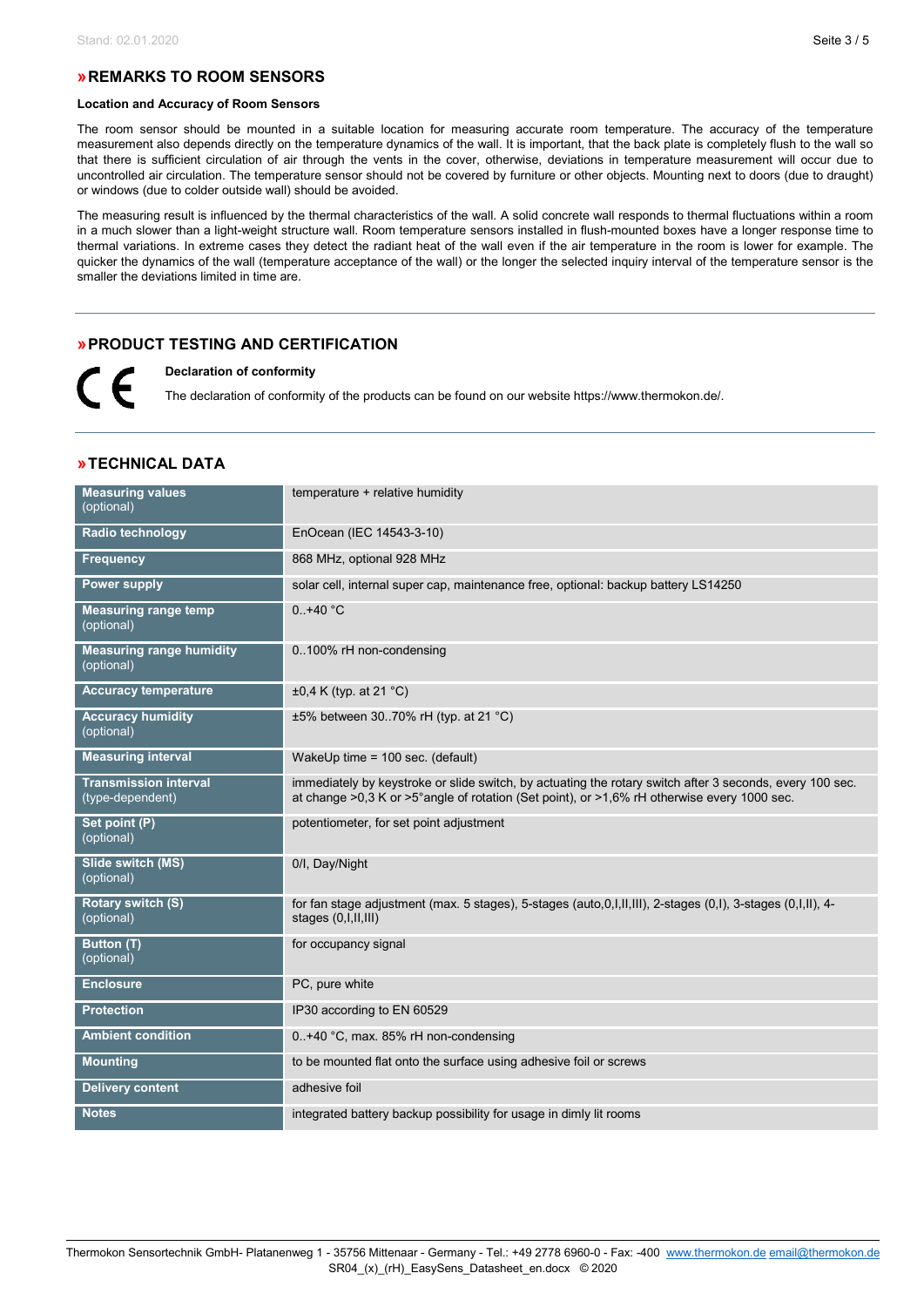### **»INFORMATION ABOUT EASYSENS® (RADIO) / AIRCONFIG GENERAL USAGE**



#### **EasySens® - airConfig**

Basic information about EasySens® radio and about general usage of our airConfig software, please download from our website.

### **»OVERVIEW OF THE RADIO TELEGRAMS**



#### **EEP**

The structure of the data contained in the telegram can be found in the EEP (EnOcean equipment profile) list provided by the EnOcean Alliance.

#### **»MOUNTING ADVICE**

Installation is made by gluing the sensor base plate to the smooth wall surface using the adhesive tape included. If required, the base plate can also be fixed by means of Rawlplugs and screws. Afterwards, the sensor is clipped onto the base plate.



**»COMMISSIONING – SHIPPING MODE** *(valid from production date 19140)*



**After delivery the room operating unit might be in default shipping mode, in this case press the learn button (<1 second) at the rear of the device [Signal telegramm will be send. SIG -> 0x0F // shipping mode deacticvated].**

**For further shipment, it is possible to set the room operating unit back in default shipping mode. In this case the learn button must be pressed for >3sec [Signal telegramm will be send, SIG -> 0x0E // shipping mode activated].**

In order to assure a correct evaluation of the measured values by the receiver, it is necessary to have the devices learned in by the receiver. This is done automatically by means of a "learn button" at the sensor or manually by input of the 32bit sensor ID and a special "learning procedure" between sender and receiver. The respective details are described in the corresponding software documentation of the receiver.

The sensor is supplied in an operational status. Probably, the internal solar energy storage must be recharged after a longer storage of the radio sensors in darkness. Basically, the recharging process is done automatically during the first operating hours in daylight. For this purpose, please refer to the remarks ["Guidelines for Devices with Solar Energy Storage"](#page-1-0).

#### **»CRC8 CHECKSUM** *(valid from production date 19140)*

By default, the radio transmitter uses the checksum CRC8 in its telegrams (according to factory setting from 05/2019). This has the advantage that faulty telegrams can be better verified and sorted out on critical radio ranges. Radio receivers older than the TCM3xx only support a simple checksum. In this case, the radio transmitter must be set to simple checksum. To do this, the teach-in button must be pressed 5x consecutively following. The simple checksum is compatible with all receivers. If the transmitter is to be reset to CRC8 checksum, then the learn button must be pressed 3x consecutively.